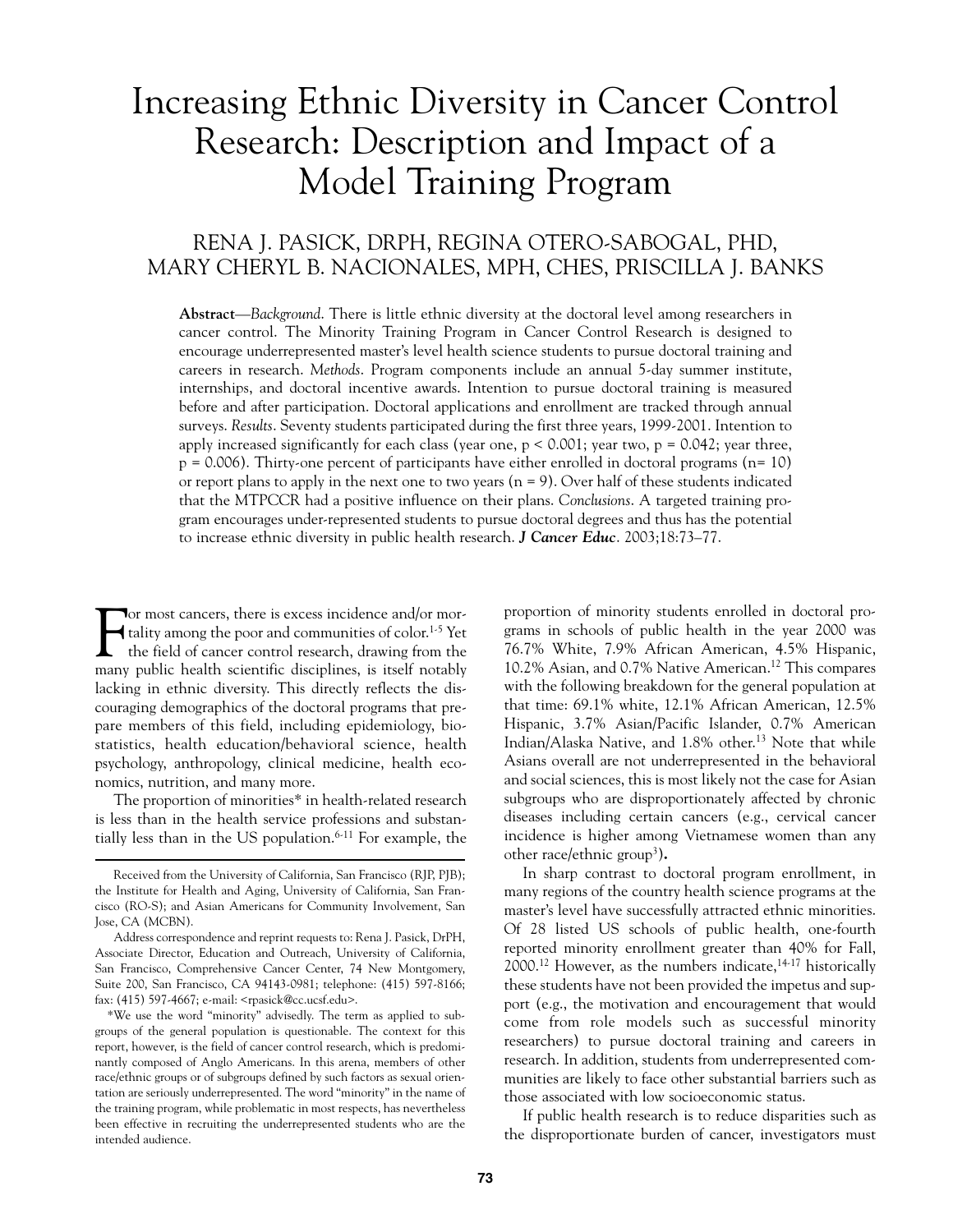be involved who are best equipped to address the needs of specific ethnic communities. These are insider researchers, members of the targeted culture. There is no substitute for the combination of innate knowledge of a culture and strong research skills.<sup>18</sup> This applies to development of appropriate research questions, study design, measurement tools, interventions, and the acceptance of studies and their findings by communities. To effectively redress disparities, minority researchers should in fact be *over-represented* in cancer control research. To achieve even the aim of parity, programs should be in place that are designed to increase the diversity of this field.

There are numerous programs funded by the Federal government (particularly the National Institutes of Health<sup>19)</sup> and other institutions<sup>11,20,21</sup> that are designed to increase race/ethnic diversity in medicine and healthrelated research. However, our inquiries have only identified one program specifically targeted to minority master's level students to encourage their pursuit of a doctorate (Bridges to the Doctorate<sup>22</sup>), even though this subset of individuals clearly has the motivation and ability to complete graduate level training.

These observations were the impetus for the Minority Training Program in Cancer Control Research (MTPCCR), a partnership between the Northern California Cancer Center (NCCC) and four academic institutions, the University of California at Berkeley (UCB), the University of California at San Francisco (UCSF), San Francisco State University (SFSU), and San Jose State University (SJSU). The goal of the three-year (1998-2001) National Cancer Institute-funded training grant is to encourage minority master's students in health sciences to go on for their doctorate and to pursue careers in cancer control research. This report describes the MTPCCR and presents the results of the impact and outcome evaluation from the first phase of the program.

### *The Minority Training Program in Cancer Control Research (MTPCCR)*

The heart of the MTPCCR is a 5-day summer institute, Careers in Cancer Control Research, designed to showcase the needs, opportunities, and resources available in this field. The program also includes internships each year for up to five of the students who attend the summer institute, and up to two privately funded doctoral incentive awards per year in the amount of \$2,000, given to eligible participants or alumni to offset costs associated with doctoral program applications.

*Recruitment*: The recruitment goal is to enroll 25-30 eligible masters students in each summer institute. Eligibility criteria for acceptance into the program include: a.) graduate school grades averaging at least B; b.) self-identification as a member of a minority group; c.) faculty recommendations; and d.) a written statement that reflects potential to pursue a doctorate, (although stated intent to do so is not a prerequisite). Our definition of minority

groups includes those who suffer a disproportionate or unknown (e.g., gays/lesbians) burden of cancer and who are underrepresented in the cancer control research field. Outreach to students includes one-to-one recruitment by student and faculty advisors from partner institutions; program staff presentations; and fliers and emails distributed to eligible students.

*Summer Institute*: The objectives of the five-day program are: i.) to illustrate the range of cancer control research, the need for the whole spectrum of cancer control in underserved communities, and the far-reaching potential of research regarding disparities; ii.) to provide an opportunity for students to interact with accomplished researchers from similar backgrounds; iii.) to showcase research across the spectrum of the field (e.g., surveillance, epidemiology, behavioral/intervention research, etc.); and iv.) to provide students with the skills, resources, and reassurance needed to apply for a doctoral program. The all-volunteer Institute faculty consists of over 35 role model minority researchers representing the range of cancer control research disciplines, and also including current minority doctoral students, and university and government representatives.

The design of the Institute components was based on concepts from Social Learning Theory, self-efficacy and role modeling,23,24 and from the Theory of Reasoned Action, persuasive communication.25 Research has consistently shown that perceived self-efficacy, the belief in one's capability to organize and execute particular courses of action, contribute significantly to human motivation and attainment.24 Self efficacy has been shown to be favorably influenced by role modeling, performance of the desired behavior by others with whom one can identify closely. Persuasive communications are those designed to change comprehension, beliefs, attitudes, behavioral intentions or behaviors through emotional appeals, arguments or reasoning.<sup>25</sup>

The institute presentations begin with an overview focusing on disparities in cancer incidence and survival and the need for a more diverse cadre of scientists. Next, a panel of minority researchers discusses their personal experiences getting through the doctorate and into their current roles. Over the following two days, the continuum of cancer control is described, from surveillance to descriptive and etiologic epidemiology, to intervention research across numerous topics (tobacco, fitness, screening, survivorship), always with the focus on cancer disparities and underserved populations. The emphasis throughout is on the need for insider researchers and the potential for making a difference through research.

Subsequent sessions address the strengths and limitations of both qualitative and quantitative methods for research across cultures. In the remaining one-and-one-half days, university faculty and current doctoral students present practical information and resources with regard to getting in and surviving a doctoral program (e.g. Show me the money!). Throughout the program, a variety of interactive activities are used to promote discussion, sharing of personal experiences and challenges, and close relationships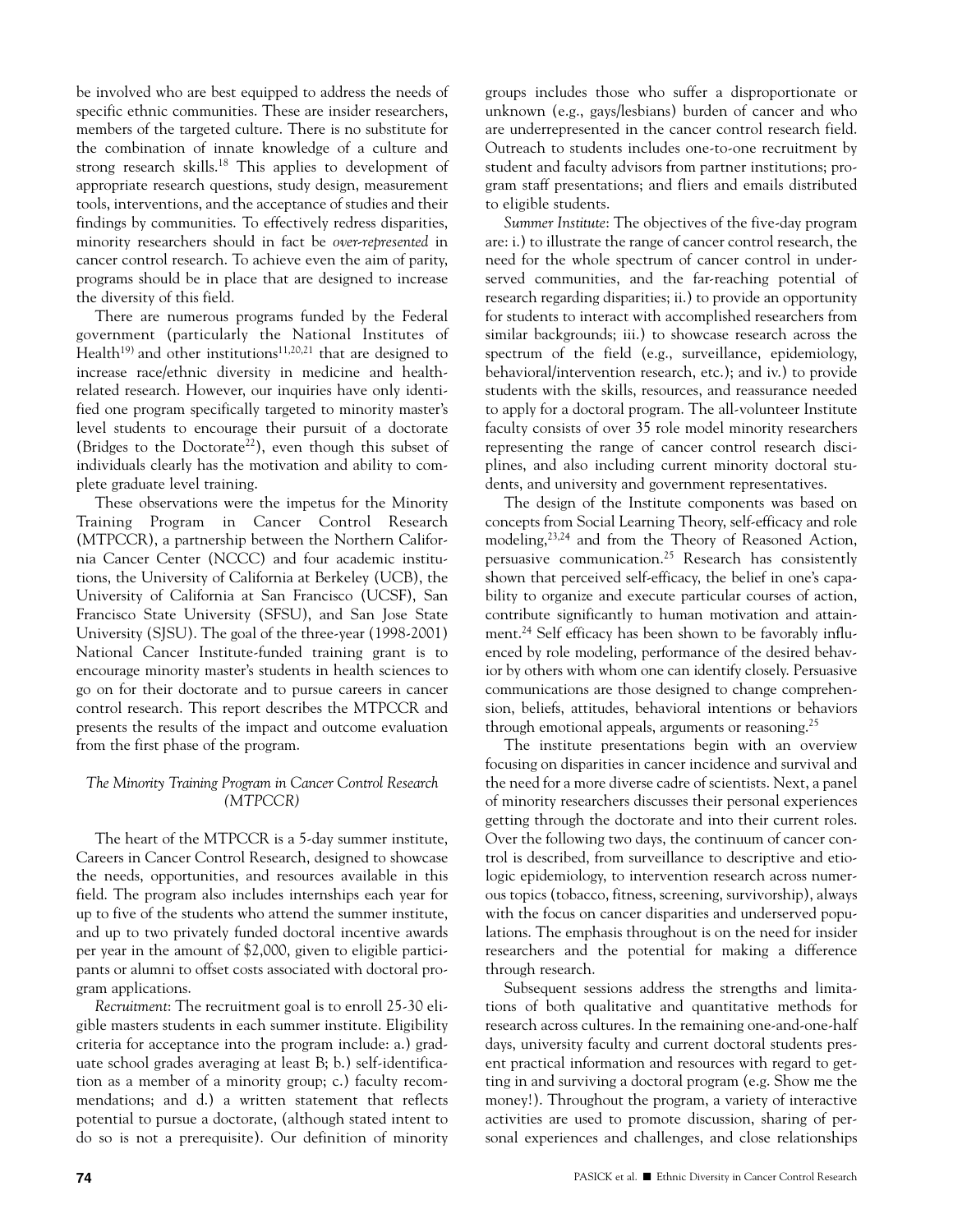among students. This last component proved particularly important since many of the students reported experiencing some form of alienation and/or discrimination in the course of their academic careers.

*Internships and Doctoral Incentive Awards*: Students may apply for either the summer institute alone or the institute plus an internship in the following programs: biostatistics, epidemiology, prevention sciences, registry research, or the Cancer Information Service of California. MTPCCR internships must be associated with a study that focuses on the underserved and/or where the mentor is an insider researcher. Private donor funded doctoral incentive awards ranging from \$1000 to \$2000 are designed to assist students in offsetting the costs of applying to doctoral programs and visiting campuses. Eligible applicants must show financial need, be in good to excellent academic standing, and demonstrate commitment to applying to a health science doctoral program.

#### **METHODS**

Evaluation of the program is conducted at three levels: process, impact, and outcome. The *process evaluation* provides immediate feedback on intermediate objectives such as number and diversity of program participants. Process measures include number of applications, summer institute attendance, and participant satisfaction as indicated by daily surveys, and a final survey following the institute.

*Impact evaluation* measures participant intentions to apply for a doctoral program before and after the summer institute, and on an ongoing basis until participants either submit a doctoral program application or determine that they most likely never will do so. We chose intention as our main impact measure because the strength of one's intent to undertake a behavior or activity has been shown to be strongly associated with actual conduct of the behavior.<sup>25</sup> In our evaluation, intention as adapted from the Theory of Reasoned Action<sup>25</sup> is measured through survey questions regarding respondent plans to apply to a doctoral program. To assess changes in student intentions that may be associated with participation in the program, we initially experimented with a retrospective approach in year one, asking participants at the end of the summer institute to think back and indicate their level of intention prior to attending the program. They were then asked to indicate what it was at the end. We did not want to put this question on the initial application out of concern that prospective applicants would regard it as a criterion for selection, which it was not. In years two and three, we found that a pre-institute questionnaire mailed to those accepted into the program was an appropriate method for obtaining a baseline measurement for use in a prospective comparison.

In year one, as part of the final evaluation, we asked students:

1. "Before the MTPCCR Summer Institute, had you ever thought of going on for a doctoral degree?" Yes/No (If yes—again before the Summer Institute—How certain were you that you would apply to a doctoral program?" 1: very certain–10: very uncertain)

2. After the Institute we asked, "Now that you have completed the Summer Institute, are you considering going on for doctorate? If yes: How certain are you that you will apply? 1:very certain–10: very uncertain)

In year two, in the Pre-Institute Survey we asked, How likely are you to apply to a doctoral program? (1: very unlikely–5: very likely). This question was repeated in the final, post-institute survey. Similarly, in year three, before the summer institute we asked: "At this point in your career plans, how certain are you that you will apply to a doctoral program in the next one to two years?" And at the end of the institute we asked: "Now that you have completed the Summer Institute, how certain are you that you will apply to a doctoral program in the next one to two years?" (1: very certain will not apply–10: very certain will apply).

*Outcome evaluation* tracks plans to apply, actual applications, and enrollment in doctoral programs through regular informal contact between alumni and program staff, and through annual alumni surveys mailed to all past participants. Data are presented here from the most recent alumni survey that was sent to participants in the first three classes. A 14-item survey was mailed to the seventy alumni of the program. Questions covered professional and academic plans for the next 5 years; current enrollment in a doctoral program; and intentions to apply in the next 1- 2 years. For those who have applied, we asked for their three greatest challenges in the application process, the three most helpful factors, the extent to which their plans were influenced by the MTPCCR, and what field of study they are pursuing. Participants were tracked using contact information provided upon completion of the summer institute, and through a variety of other sources including their master's degree program, professional association directories, and online search tools. All contacts with students for evaluation/research purposes were reviewed and approved by the Human Subjects Review Committee of the NCCC.

In this paper, we report on the number and diversity of participants over three years, the main process measure of change in intention among participants, and the outcome of actual doctoral program enrollments.

### **RESULTS**

Participants in the summer institute numbered 25 students in each of years one and two, and 20 in year three. Race/ethnic representation for these three years was African American (15), Latino/a (11), Asian American/ Pacific Islander (A/PI—36), American Indian/Native American (1), other/mixed ethnicity (7). A/PI sub-groups included Asian Indian (4), Burmese (1), Chinese (10), Filipino (9), Hmong (1), Japanese (4), Korean (3), and Viet-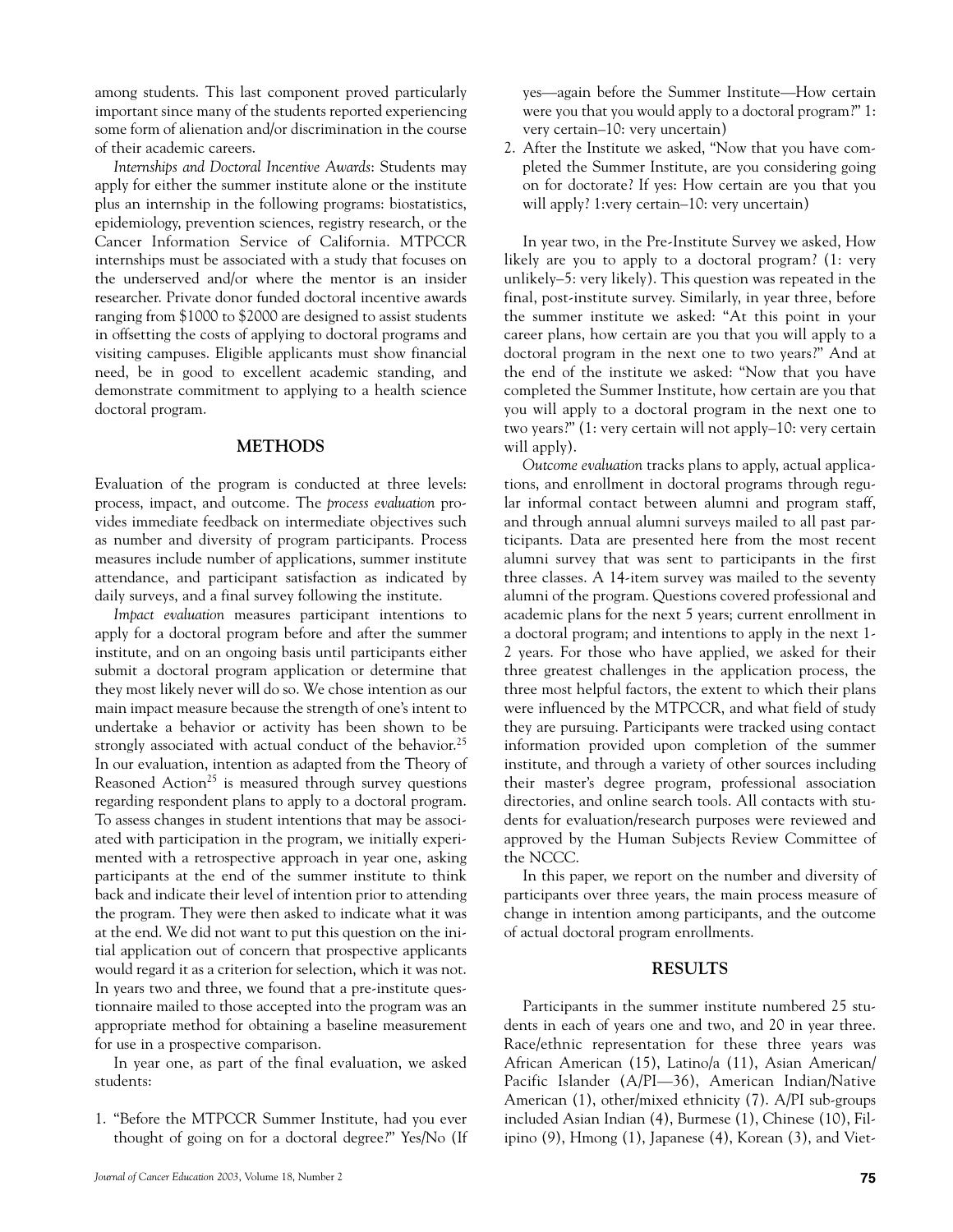| Table 1. Change in Intention to Apply to a Doctoral |
|-----------------------------------------------------|
| Program, MTPCCR Years 1 through 3                   |

|        | Scale Used | Absolute Change<br>in Certainty | P-value |
|--------|------------|---------------------------------|---------|
| Year 1 | 1-10       | 3.6                             | < 0.001 |
| Year 2 | $1-5$      | 0.4                             | 0.042   |
| Year 3 | $1-10$     | 1.4                             | 0.006   |

namese (4). Included in "other" were students who selfidentified as gay/lesbian (2), 1 Palestinian, and those reporting mixed ethnicity (4).

Qualitatively, the extent to which participants found the program motivational is illustrated in the following representative participant responses to the final evaluation question, What would you like to say to next year's participants?

#### **Year One**:

"A career in cancer research does not mean that you'll be hidden away in some lab never to be seen again. Rather there are boundless possibilities and directions to pursue."

"This is an experience you'll never forget! I bet you didn't expect to learn this much. Have fun and good luck with your research."

"Open your eyes, open your hearts—the possibilities start here!"

"You're in for a life changing experience."

#### **Year Two**:

"This program is a LOT more than you'll ever expect."

"This training is an invaluable opportunity to peek into the kaleidoscope of CCR [Cancer Control Research] and the lives of real-life researchers who look like us and care about our communities!"

"You are really in for something. By the end of the 5th day you will realize how many things have changed in your life. This is really going to be a turning point in your life."

"This program demonstrates that your experiences are relevant and your personal wisdom can help others."

#### **Year Three**:

"This program is excellent, empowering, and rejuvenating. . . . It will change your life!"

"The participants and staff will touch your life and spirit and leave an impression that will stay with you forever."

"This program is an invaluable gift, opportunity and experience. Absorb and take advantage of every bit of information and person that you come in contact with. . . ."

To quantitatively assess impact, a paired t-test was used to compare intentions before and after the summer institute. Results are shown in Table 1. In the year one retrospective assessment, 96% of participants reported that before the summer institute they had intended to apply to a doctoral program. Following the summer institute all participants (100%) said that they would apply. The mean absolute change in intention was 3.6 with a standard error of 0.49 (p-value < 0.001). In responding to the year-two prospective questions, prior to the institute 85% said they intended to apply, increasing to 100% afterward. The prospective paired comparison showed an absolute mean difference of 0.4 with a standard error of 0.2 ( $p = 0.042$ ). In year three the mean absolute change in intention was 1.4 with a standard error of  $0.43$  ( $p = 0.006$ ).

Results from the 2002 annual alumni survey, completed by 62 of the 70 alumni (88.6% response rate), show that 30.6% of participants have either gone on to enroll in doctoral programs ( $n = 10$ ) or report plans to apply in the next one to two years (on a scale of 1-10, with 10 being very certain will apply, nine respondents answered 8 or higher). When those enrolled or planning to enroll were asked, Did your participation in the MTPCCR influence your decision positively, negatively, or it made no difference? (1: negative influence–10: positive influence), 27 (60%) chose 9 or 10. In our first three years, 50 summer institute participants applied for internships. Fifteen internships were funded through the MTPCCR. Thus far, two doctoral incentive awards have been presented to students from these three classes. One recipient, who will pursue a doctorate in Epidemiology with an NCI-funded traineeship in cancer control, reported that the MTPCCR altered her original plan that was to obtain a medical degree.

#### **DISCUSSION**

The Minority Training Program in Cancer Control Research met or exceeded its goals for the first three years of the program. The program has been re-funded by the NCI for five years, including support for a Southern California replication program based at the University of California, Los Angeles.

While our data indicate that many participants were at least somewhat predisposed toward doctoral training prior to the program, for the majority this experience appeared to have a strong positive influence on their plans. These findings were corroborated by extensive qualitative responses. These results are very positive, but there are some limitations to the current evaluation. From the qualitative comments of participants, it is evident that there are many benefits from the summer institute that we neither anticipated nor measured quantitatively. To more fully understand and document the value of this program, we are currently developing measures to identify and assess several psycho-social and behavioral dimensions that influence readiness to apply for a doctoral program.

The primary limitation of our outcome evaluation is that, in the absence of a randomized controlled trial, which is not feasible within the scope of a training program or otherwise, we cannot be certain that the successful outcome is directly attributable to the program. Nevertheless, it is evident that master's level health science students represent an untapped but readily accessible cadre of prospective doctoral students (and future role models) with high potential to increase the